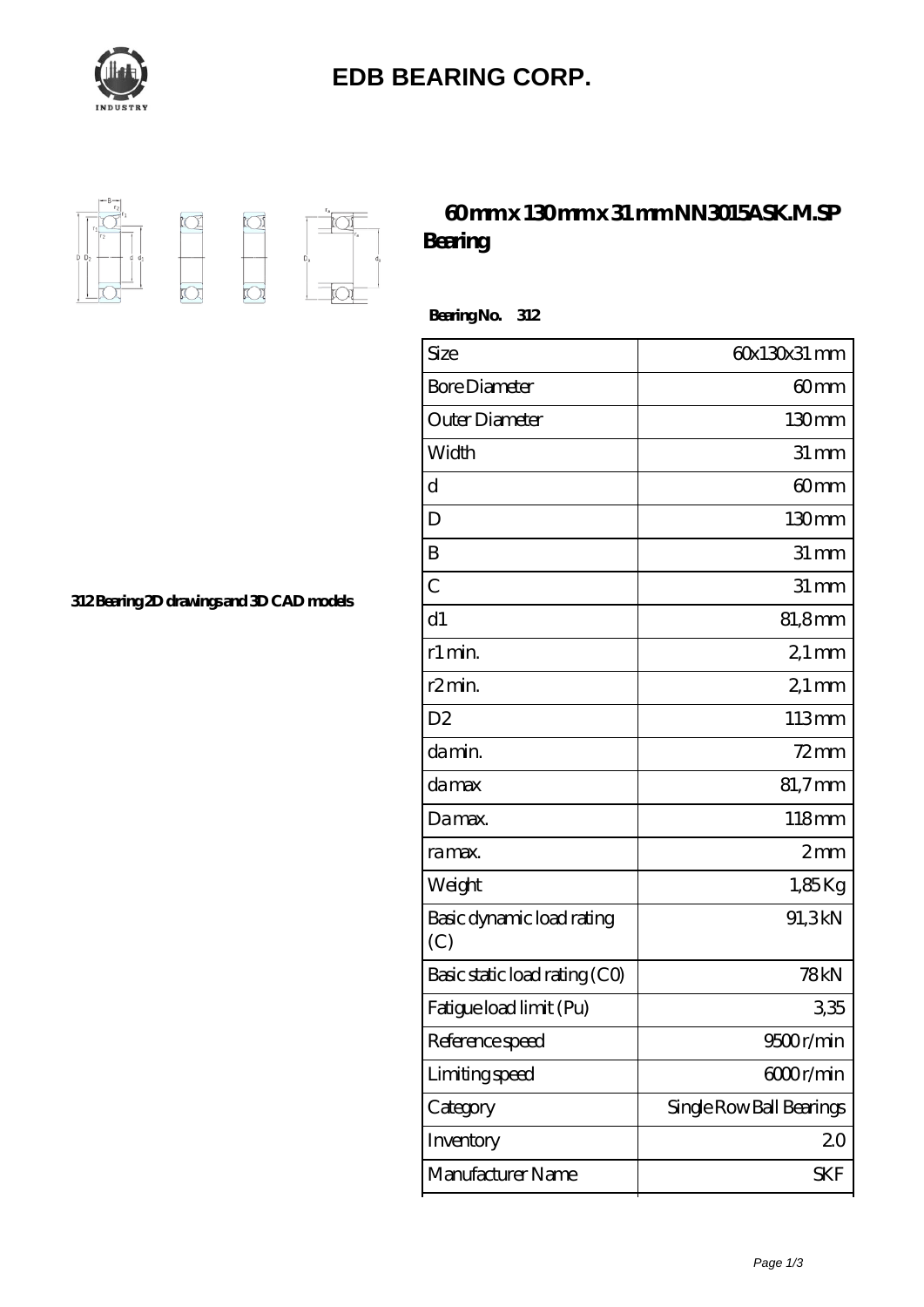

## **[EDB BEARING CORP.](https://m.identitywithheld.org)**

| Minimum Buy Quantity               | N/A                                                                                                                                                                              |
|------------------------------------|----------------------------------------------------------------------------------------------------------------------------------------------------------------------------------|
| Weight / Kilogram                  | 1.93                                                                                                                                                                             |
| Product Group                      | <b>BOO308</b>                                                                                                                                                                    |
| Enclosure                          | Open                                                                                                                                                                             |
| Precision Class                    | ABEC 1   ISO PO                                                                                                                                                                  |
| Maximum Capacity / Filling<br>Slot | Yes                                                                                                                                                                              |
| Rolling Element                    | <b>Ball Bearing</b>                                                                                                                                                              |
| Snap Ring                          | No                                                                                                                                                                               |
| Internal Special Features          | No                                                                                                                                                                               |
| Cage Material                      | Steel                                                                                                                                                                            |
| Internal Clearance                 | CO-Medium                                                                                                                                                                        |
| Inch - Metric                      | Metric                                                                                                                                                                           |
| Long Description                   | 60MM Bore; 130MM<br>Outside Diameter; 31MM<br>Outer Race Diameter;<br>Open; Ball Bearing; ABEC 1<br>  ISO PO, Yes Filling Slot;<br>No Snap Ring, No Internal<br>Special Features |
| Category                           | Single Row Ball Bearing                                                                                                                                                          |
| <b>UNSPSC</b>                      | 31171504                                                                                                                                                                         |
| Harmonized Tariff Code             | 8482.105068                                                                                                                                                                      |
| Noun                               | Bearing                                                                                                                                                                          |
| <b>Keyword String</b>              | Ball                                                                                                                                                                             |
| Manufacturer URL                   | http://www.skf.com                                                                                                                                                               |
| Manufacturer Item Number           | 312                                                                                                                                                                              |
| Weight/LBS                         | 425                                                                                                                                                                              |
| Outside Diameter                   | 5118Inch   130Millimeter                                                                                                                                                         |
| Bore                               | 2362Inch   60Millimeter                                                                                                                                                          |
| Outer Race Width                   | 1.22Inch   31 Millimeter                                                                                                                                                         |
| bore diameter:                     | 60mm                                                                                                                                                                             |
| precision rating                   | ABEC 1 (ISO Class<br>Normal)                                                                                                                                                     |
| outside diameter:                  | 130 <sub>mm</sub>                                                                                                                                                                |